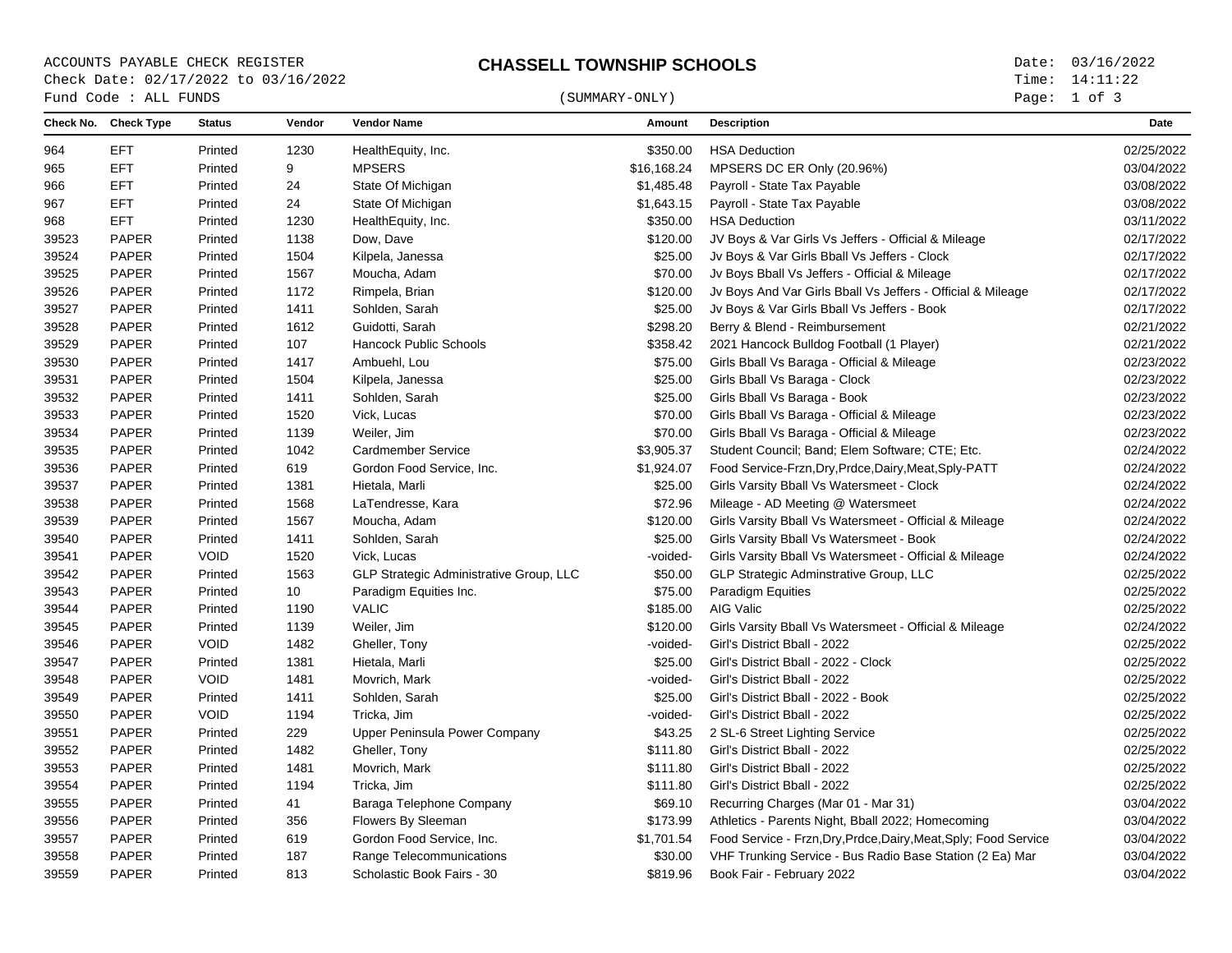# ACCOUNTS PAYABLE CHECK REGISTER **CHASSELL TOWNSHIP SCHOOLS** Date: 03/16/2022 Check Date: 02/17/2022 to 03/16/2022

## $\begin{array}{cccc}\n\text{Fund Code}: \text{ALL FUNDS}\n\end{array} \tag{SUMMARY-ONLY}$

Page: 2 of 3

|       | Check No. Check Type | <b>Status</b> | Vendor | <b>Vendor Name</b>                      | Amount      | <b>Description</b>                                           | <b>Date</b> |
|-------|----------------------|---------------|--------|-----------------------------------------|-------------|--------------------------------------------------------------|-------------|
| 39560 | PAPER                | Printed       | 196    | Semcoenergy Gas Company                 | \$2,687.65  | 01/14/2022 To 02/15/2022                                     | 03/04/2022  |
| 39561 | PAPER                | Printed       | 234    | Capital One                             | \$325.47    | Elementary Supplies; PBIS - H.S. Calculators - H.S. Epoxy; C | 03/04/2022  |
| 39562 | PAPER                | Printed       | 254    | Little Caesars Pizza                    | \$3,021.00  | Class Of 2022 - Group Id #                                   | 03/07/2022  |
| 39563 | PAPER                | Printed       | 619    | Gordon Food Service, Inc.               | \$1,925.43  | Food Service - Frzn, Dry, Prdce, Dairy, Meat, Can            | 03/08/2022  |
| 39564 | <b>PAPER</b>         | Printed       | 1563   | GLP Strategic Administrative Group, LLC | \$50.00     | GLP Strategic Adminstrative Group, LLC                       | 03/11/2022  |
| 39565 | <b>PAPER</b>         | Printed       | 10     | Paradigm Equities Inc.                  | \$50.00     | <b>Paradigm Equities</b>                                     | 03/11/2022  |
| 39566 | PAPER                | Printed       | 1190   | <b>VALIC</b>                            | \$185.00    | AIG Valic                                                    | 03/11/2022  |
| 39567 | PAPER                | Printed       | 619    | Gordon Food Service, Inc.               | \$49.48     | Food Service - Fun Size Candy                                | 03/10/2022  |
| 39568 | PAPER                | Printed       | 1365   | WM Corporate Services, Inc.             | \$289.00    | 8 Yard Dumpster Service (03/01/22 - 03/31/22)                | 03/10/2022  |
| 39569 | <b>PAPER</b>         | Printed       | 229    | Upper Peninsula Power Company           | \$2,491.11  | Recurring Charges - 02/01 To 02/28                           | 03/11/2022  |
| 39570 | <b>PAPER</b>         | Printed       | 619    | Gordon Food Service, Inc.               | \$65.82     | Food Service - Chewy Granola Bars                            | 03/14/2022  |
| 39571 | PAPER                | Printed       | 61     | <b>Chassell Township</b>                | \$507.52    | Water & Sewage - Mar 2022                                    | 03/16/2022  |
| 39572 | PAPER                | Printed       | 619    | Gordon Food Service, Inc.               | \$1,554.33  | Food Service - Frzn, Dry, Dairy, Prdce, Meat, Sply           | 03/16/2022  |
| 39573 | PAPER                | Printed       | 6      | <b>MESSA</b>                            | \$19,518.57 | Feb.2022; Feb.2022 - Late Fee; Insurance Prem. - Single      | 03/16/2022  |
| 39574 | PAPER                | Printed       | 1519   | Kytta, Kolson                           | \$60.00     | CAP Training - Marh 2022                                     | 03/16/2022  |
| 39575 | <b>PAPER</b>         | Printed       | 457    | 41 Lumber                               | \$9.56      | Kdg Ceiling - Duct Repair - Pipe Straps                      | 03/16/2022  |
| 39576 | PAPER                | Printed       | 1077   | American Welding & Gas, Inc.            | \$93.47     | Small Engines/CTE - Acetylene; Oxygen; Argon/CO2 Mix         | 03/16/2022  |
| 39577 | PAPER                | Printed       | 23     | Auto Value of Houghton                  | \$2.00      | <b>Finance Charge</b>                                        | 03/16/2022  |
| 39578 | <b>PAPER</b>         | Printed       | 1057   | Aventric Technologies, LLC/HeartAED     | \$257.00    | AED - Re-Celled Battery; Cardiac Science RPL AED Pads        | 03/16/2022  |
| 39579 | PAPER                | Printed       | 30     | Badger Sporting Goods Co., Inc.         | \$33.00     | (1) Pr Anti Whip Basketball Nets                             | 03/16/2022  |
| 39580 | PAPER                | Printed       | 42     | C.C.I.S.D.                              | \$5,886.50  | Monthly VoIP Phone Service - Mar; Business Services Quarter  | 03/16/2022  |
| 39581 | PAPER                | Printed       | 1042   | <b>Cardmember Service</b>               | \$29.02     | PBIS - Dollar General Supplies                               | 03/16/2022  |
| 39582 | PAPER                | Printed       | 61     | <b>Chassell Township</b>                | \$3,647.50  | Tax Collection - 1459 Parcels @ \$2.50                       | 03/16/2022  |
| 39583 | PAPER                | Printed       | 128    | <b>DFA Dairy Brands</b>                 | \$876.96    | Food Service - Dairy                                         | 03/16/2022  |
| 39584 | PAPER                | Printed       | 77     | Daily Mining Gazette                    | \$420.00    | Job Postings - Child Care, Parapro, Part Time Spec Ed        | 03/16/2022  |
| 39585 | <b>PAPER</b>         | Printed       | 78     | Dalco Enterprises, Inc.                 | \$279.79    | Mntnce - NABC Restroom Care                                  | 03/16/2022  |
| 39586 | PAPER                | Printed       | 1498   | Dial Help                               | \$1,298.00  | Youth One Stop & MRT - Nov. 2021 Thru Jan 2022               | 03/16/2022  |
| 39587 | PAPER                | Printed       | 1054   | DP Construction Inc.                    | \$1,643.75  | Snow Removal: 2/7/2022 To 2/28/2022                          | 03/16/2022  |
| 39588 | PAPER                | Printed       | 89     | Econo Foods                             | \$29.95     | Bakery - Cake                                                | 03/16/2022  |
| 39589 | PAPER                | Printed       | 102    | <b>Gitzen Company</b>                   | \$185.20    | Custodial - Retain TP, Nat Roll Twl, Neutral Clnr, Tissue    | 03/16/2022  |
| 39590 | <b>PAPER</b>         | Printed       | 125    | J.W. Pepper & Sons, Inc.                | \$132.99    | H.S. Band - The Greatest Show: Red Giant: H.S. Band - Music  | 03/16/2022  |
| 39591 | PAPER                | Printed       | 1128   | Jim's Music                             | \$48.98     | H.S. Band - Clarinet Reeds; H.S. Band - Alto Sax Reeds       | 03/16/2022  |
| 39592 | PAPER                | Printed       | 131    | Jostens, Inc.                           | \$164.64    | 2022 - Diploma Covers                                        | 03/16/2022  |
| 39593 | PAPER                | Printed       | 281    | Krist Oil Company                       | \$1,499.24  | Pupil Trnsp - Diesel Fuel - Feb 2022                         | 03/16/2022  |
| 39594 | <b>PAPER</b>         | Printed       | 538    | Lamers Bus Lines, Inc.                  | \$13,542.36 | Daily Routes (2021-22) - Jan 2022 (19 Days); Rte Trnsprtn -  | 03/16/2022  |
| 39595 | <b>PAPER</b>         | Printed       | 539    | Office Planning Group, Inc., The        | \$761.04    | Feb Mntnce - 4 Copiers (1/27-2/26); Waste Toner Container -  | 03/16/2022  |
| 39596 | PAPER                | Printed       | 891    | OpusWeb.Com                             | \$180.00    | Monthly Web Contract Fee - Mar 2022; Annual Domain           | 03/16/2022  |
| 39597 | PAPER                | Printed       | 1323   | PowerSchool Group LLC                   | \$3,408.75  | PwrSchl SIS Mntnce & Support - Renewal (5/4/22-5/3/23)       | 03/16/2022  |
| 39598 | PAPER                | Printed       | 186    | <b>Quill Corporation</b>                | \$970.45    | Principal Office - HP80A; Spec Ed - Toner HP 410; General Sp | 03/16/2022  |
| 39599 | PAPER                | Printed       | 194    | School Specialty, LLC                   | \$25.32     | General Supplies; Principal Office - Sply                    | 03/16/2022  |
| 39600 | PAPER                | Printed       | 1254   | U.P. Janitorial Services, Inc.          | \$6,480.00  | Dayshift - Feb. 2022 (18 Days); Nightshift (18 Nights)       | 03/16/2022  |
| 39601 | PAPER                | Printed       | 234    | Capital One                             | \$157.05    | Berry & Blend - Supplies                                     | 03/16/2022  |